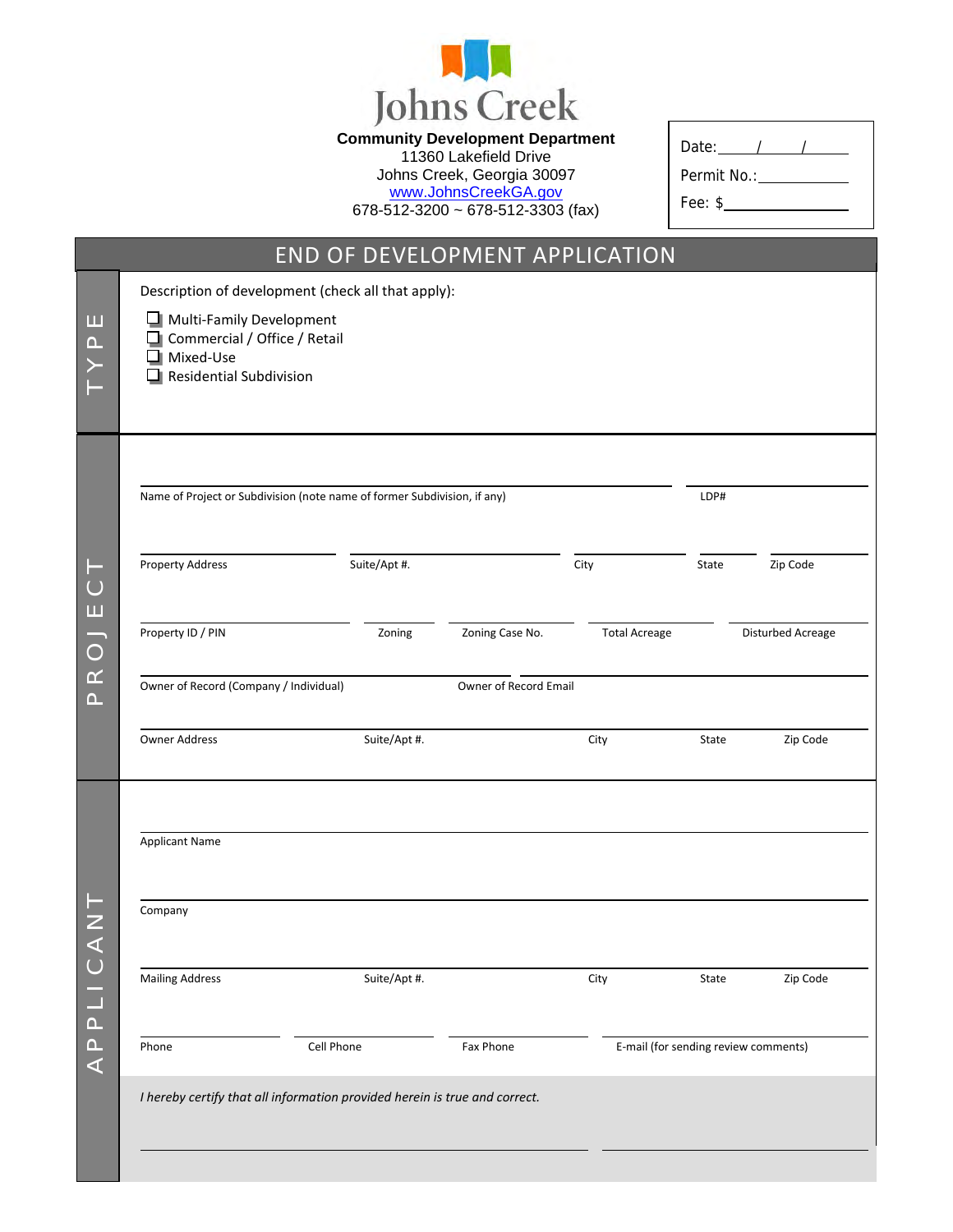# **OVERVIEW**

This document contains the information required to submit as-built drawings for City of Johns Creek approval. As-builts and stormwater facilities maintenance agreements are required for both commercial and residential projects. Water & Sewer as-builts must be approved by Fulton County and storm system as-builts and maintenance agreements are required and reviewed and approved by the City of Johns Creek. All documentation is required prior to the issuance of a Certificate of Occupancy or Completion. Submittal deadline is **Tuesday by 11:00 am** to receive plan review comments/approval by Wednesday of the following week.

## **PACKET CONTENTS**

|                                    | Page Number |
|------------------------------------|-------------|
| 1. As-Built Application            |             |
| 2. Minimum Submittal               |             |
|                                    |             |
| 4. As-Built Checklist              |             |
| 5. Required Documents Instructions |             |

# **CONTACT US**

# **678-512-3200**

|                          | Ben Song                |
|--------------------------|-------------------------|
|                          | Yang Chen               |
|                          | Julie Kutz              |
| Land Development Manager | <b>Gilbert Quinones</b> |
| Public Works             | Chris Haggard           |

# **OTHER HELPFUL TELEPHONE NUMBERS**

| Water Meters, Septic Tank Permits<br>(Residential & Commercial), Water Well<br>Permits, Community Swimming Pools |                |
|------------------------------------------------------------------------------------------------------------------|----------------|
|                                                                                                                  |                |
|                                                                                                                  |                |
|                                                                                                                  | (404) 730-7399 |

The City of Johns Creek reserves the right to change this packet and/or review criteria deemed necessary at any time.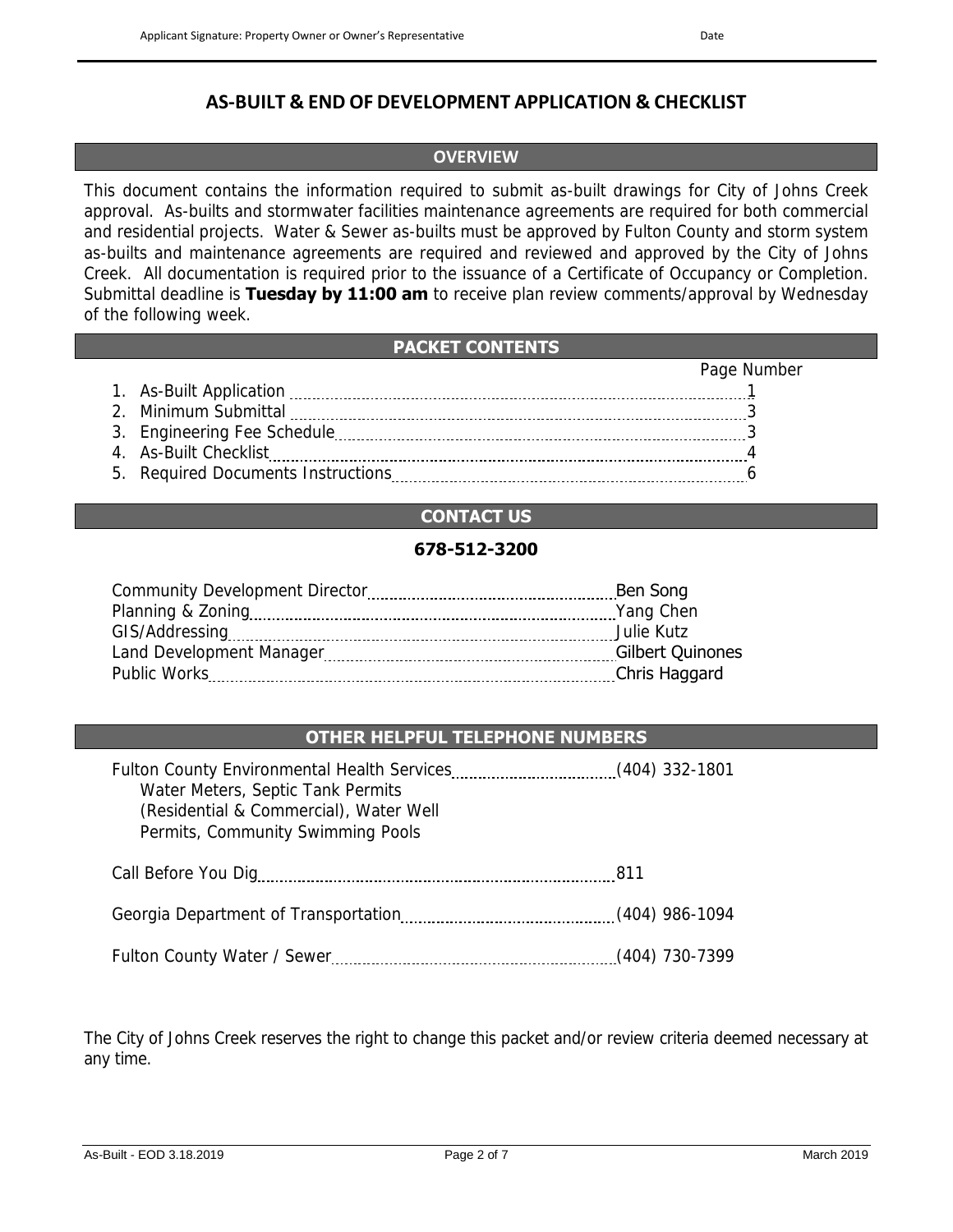# **2. MINIMUM SUBMITTAL CHECKLIST**

When submitting plans for review, this entire packet should be submitted, with the checklists filled out stating that **all** items listed below are included. If not applicable, please explain justification to plans intake personnel upon submittal.

Incomplete applications **will not** be included in the weekly review process, they will be held until all required information is submitted.

**FOR CITY OF JOHNS CREEK USE** (to be initialed by Permit Plans Intake personnel):

**Applicant COJC** Please check each item only if complete and included

- 1. Complete As-Built Application
- 2. Provide four (4) sets of as-builts, bearing the design **professional's seal**, signature and date and a copy of the registered surveyors seal, signature and date. Maximum sheet size shall be 30" x 42".
	- Site plan as-built
	- Stormwater Management Facility(s) as-built
	- Storm drainage system as-builts: plan & profile
	- Roadway improvements as-builts: plan & profile
- 4. As-built hydrology study/report
- 5. As-built flood study (if applicable)
	- 6. Recorded Stormwater Facilities Maintenance Agreement
		- 7. Final site approval from City of Johns Creek Development Inspector

### **3. ENGINEERING FEE SCHEDULE**

No Fees are required at this time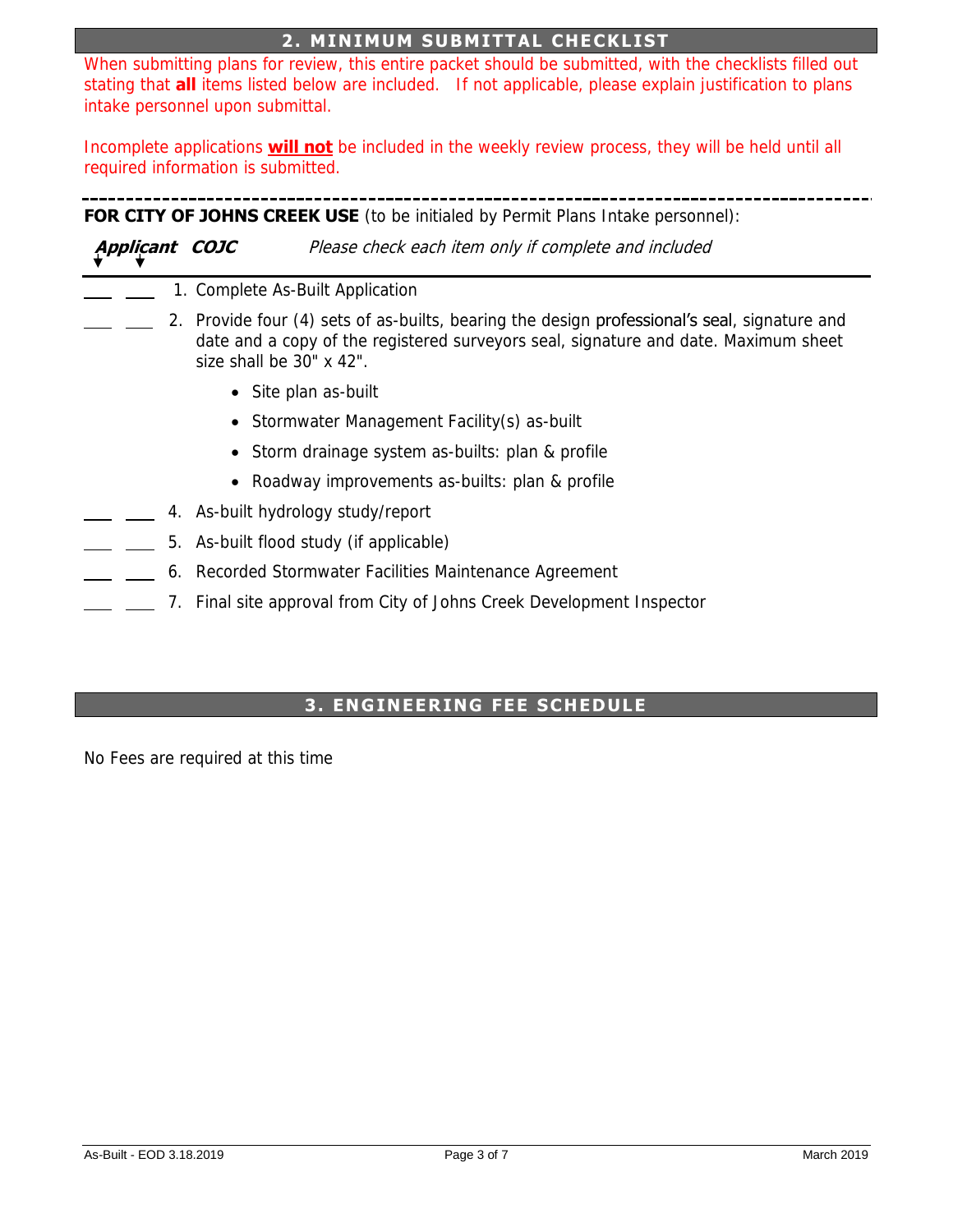#### **4. AS-BUILT CHECKLIST**

Reviewed By: Phone: Accepted / Denied **Applicant COJC** Please check each item only if complete and included 1. Provide Professional Engineer's seal and signature on As-Built drawings for stormwater management facilities. 2. Fulton County water as-built approval required 3. Fulton County sanitary sewer as-built approval required 4. List project name including a.k.a./f.k.a, the City of Johns Creek Land Disturbance Permit (L.D.P.) number and HTE number. 5. Provide North Arrow (state plane GA West) 6. Indicate engineer's name, address, and phone number. Dates of revision shall be  $\overline{\phantom{a}}$ included and plans shall be signed and sealed by a Professional Engineer. 7. Depict Land Lot, Districts, Section, City, and County. 8. List owner's name, address, and telephone number and 24 hour contact name/local phone. 9. The as-built submittal shall be to scale on 24" x 36" sheets. Include a location map.  $\overline{\phantom{a}}$ -  $\frac{1}{100}$  Street names shall match that of the final plat/LDP. 11. Show all new improvements: A. Building/structure, parking lot with striping, sidewalks and/or trails, outdoor lighting, etc. B. Right-of-Way improvements including roadway expansion, curb & gutter, sidewalks, striping, etc. 12. Show all building setback lines, zoning buffers, and landscape strips. 13. Show all adjacent property lines, subdivisions, and existing buildings.  $\overline{a}$ 14. Show all pipe crossings (storm drainage, sanitary sewer, water, and sewer laterals) on plan and profile views. 15. Indicate type of pipe, size, slope, and length of sanitary sewer, storm drainage system, and water. Delineate centerline of all streams, local and state stream buffers, and 100-yr floodplain. 16. All manholes indicated with identification, station number, top elevation, invert elevations (in and out). 17. Show ALL easements (water, sanitary sewer, drainage, access, utility, combination,

18. Show all storm drainage systems, including profile of storm pipes and detention ponds, and all offsite drainage easements. All storm drain lines and conveyances shall have a twenty (20) feet drainage easement shown.

etc.). All public easements must be recorded and clearly shown as such. All storm drain lines and conveyances shall have a twenty (20) feet drainage easement shown.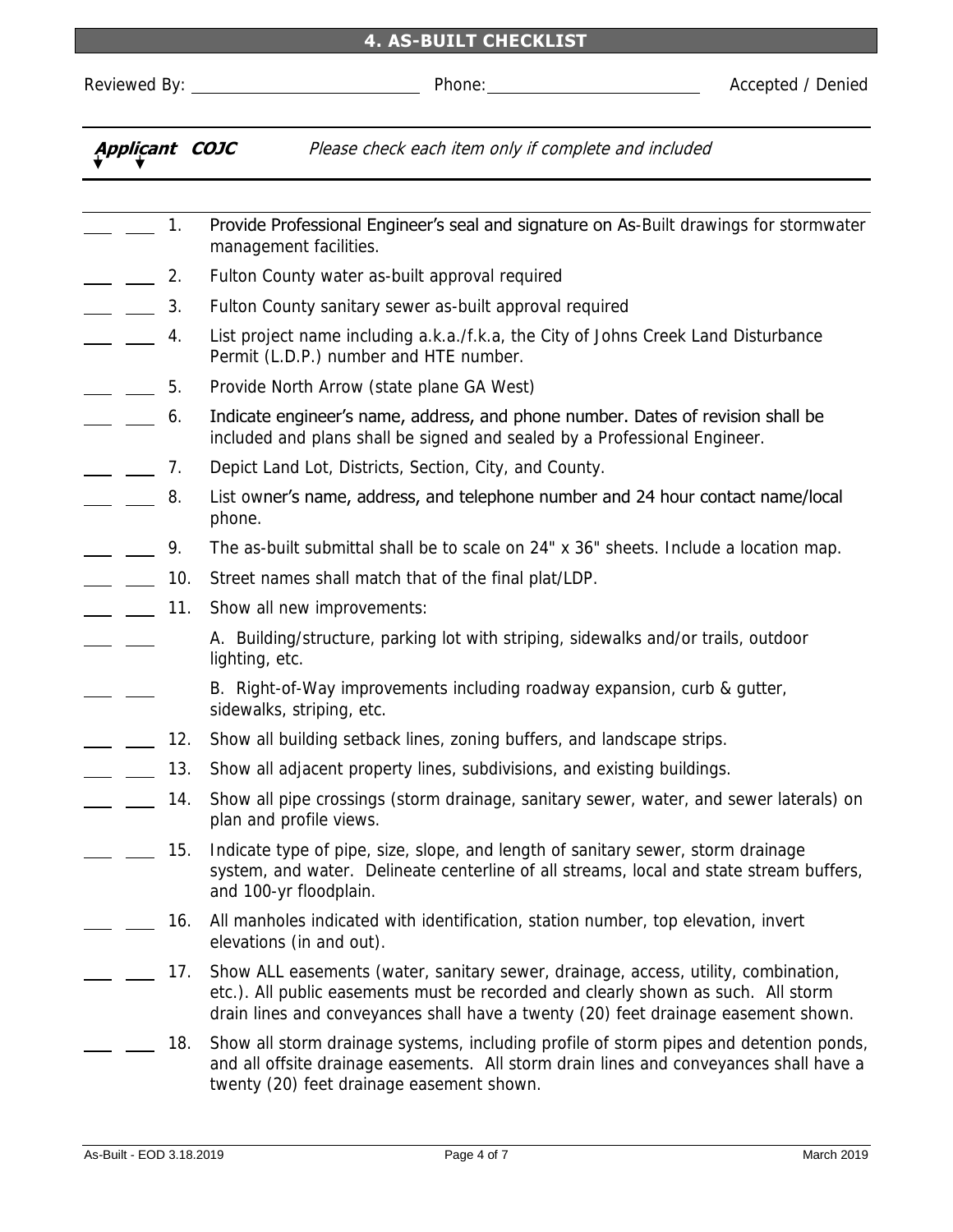19. Provide two (2) X, Y coordinates at opposing points of the property boundaries or course and distance to the nearest two (2) Fulton County or Johns Creek G.I.S. Monuments (must state monument I.D. number)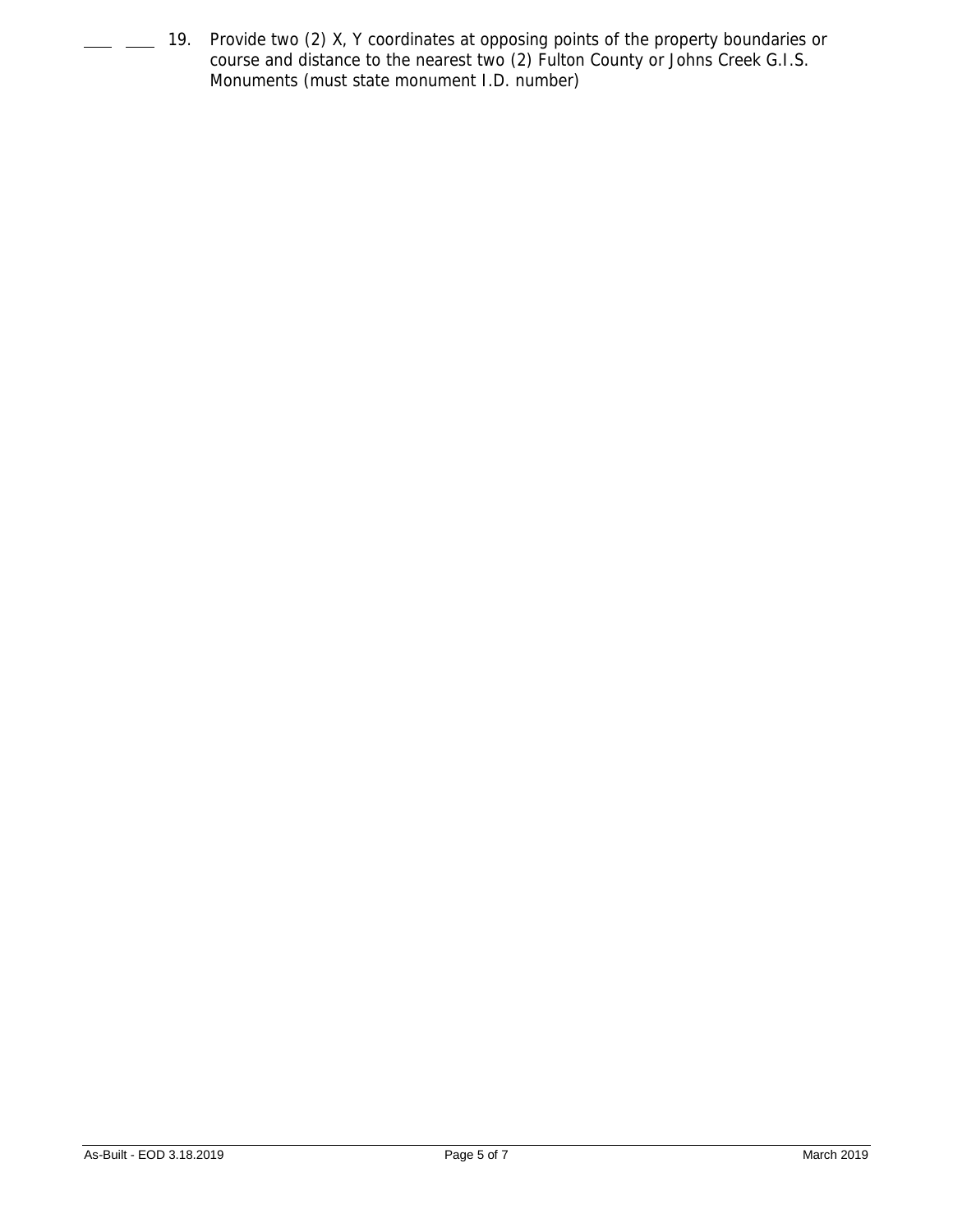- 20. Show the following on detention ponds:
	- A. 6 ft. fence, 10 ft. inside access easement, 20 ft. landscape strip around pond, and a 20 ft. access easement leading to pond.
	- B. Outlet structure with dimensions.
- C. Indicate 25-yr. and 100-yr. storm elevations, volume of pond and how detention  $\overline{a}$ is provided if no pond is on site.
- 21. Provide an As-Built Hydrology Study signed and sealed by Professional Engineer. Study must indicate and state that the stormwater management facility(s) functions as designed per the land disturbance permit and that all stormwater management requirements of the City of Johns Creek have been met.
- 22. Show size, length and width of rip-rap at head walls.
	- 23. All alterations and/or field changes must be reflected on as-built prior to final approval.
	- 24. Stormwater Facilities Maintenance Agreement: recorded with the Clerk of Superior Court of Fulton County showing the Deed Book and Page Number on the Final Plat.